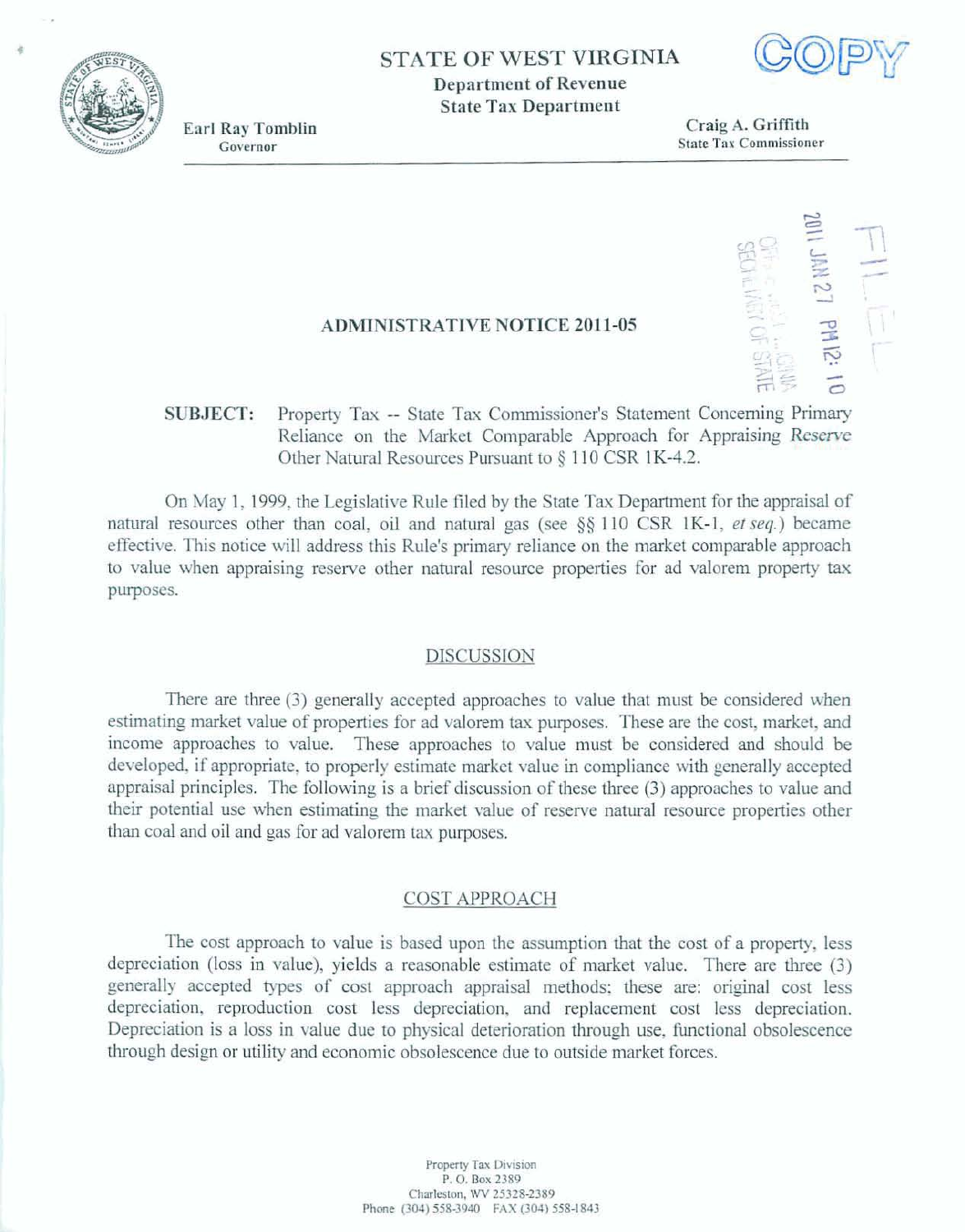# Administrative Notice 2011-05 **Page 2**

Original cost less depreciation is the cost of acquisition of a property less a loss in value due to physical deterioration, functional obsolescence and economic obsolescence. This approach is widely employed in the appraisal of "cost-based" regulated utilities, however it has a limited application whcn appraising reserve natural resource properties. as many of these types of properties \yere acquired years ago at substantially less than current market value.

Reproduction cost less depreciation is the cost of reproducing an exact replica of a property less physical deterioration, functional obsolescence, and economic obsolescence. This approach is employed in appraising one-of-a-kind properties such as works of art or special purpose properties. an example of which is the State's Capitol Building. Other mineral properties are a nonrenewable natural resource and therefore cannot be reproduced. Because of their nonrenewable nature, reserve natural resource properties do not lend themselves to development of a reproduction cost less depreciation appraisal.

Replacement cost less depreciation is the cost of replacing a property with one of like utility less physical deterioration and economic obsolescence. This approach is the most widely used of the three (3) cost approaches to value and is widely employed in the appraisal of commercial and industrial personal property. Replacement cost has limited application, however. in the appraisal of nonrenewable natural resource properties. as the resource cannot. by its nature, be replaced. Because of their nonrenewable nature, reserve natural resource properties do not lend themselves to the development of replacement cost new less depreciation appraisals.

#### INCOME APPROACH

The income approach to value is based upon the assumption that a property is worth the future income. discounted to present worth, that it will generate for a prospective buyer. The income approach is widely used in the valuation of various types of income producing properties; however. the approach has limited application in valuing properties that do not produce an income stream. Reserve other natural resource properties do not readily produce an income stream and do not therefore readily lend themselves to application of an income approach valuation.

## MARKET APPROACH

The market approach to value is based upon the assumption that the recent selling price of comparable properties, if properly analyzed and adjusted, will yield a reasonable estimate of current market value. Consistent with the above referenced Legislative Rule, the State Tax Department developed a market comparable approach for reserve other mineral properties. The Department has reviewed sales during at least the five  $(5)$  calendar years prior to the July 1<sup>st</sup> appraisal date of 2010 in various fashions and has constructed measures of central tendency concerning sales transacted during the aforementioned period of time. These sales have been analyzed according to methods established in  $\S$  110 CSR 1K-4.2 for reserve other natural resource properties. The Department published and filed final variables on August 24. 2010.